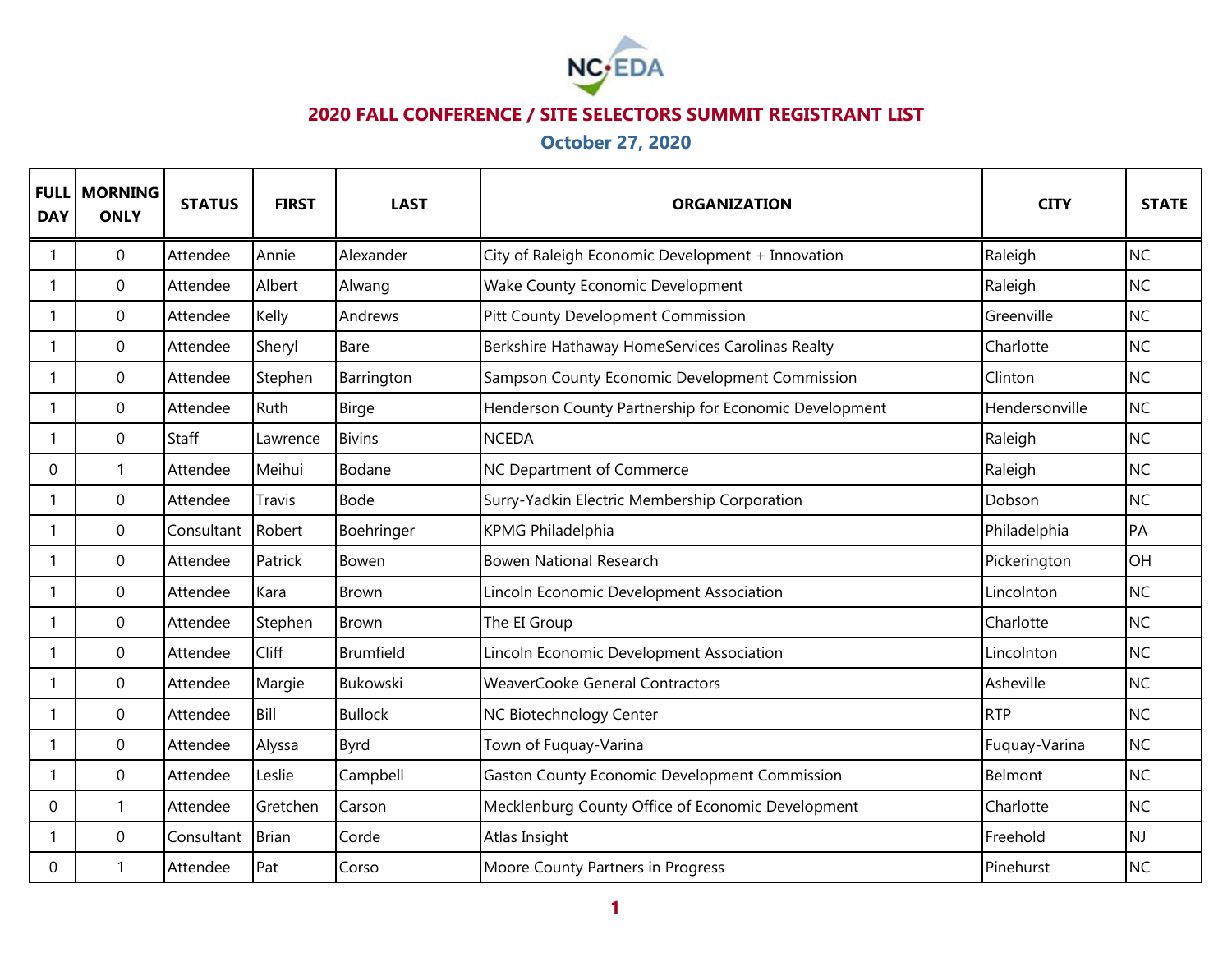

| <b>FULL</b><br><b>DAY</b> | <b>MORNING</b><br><b>ONLY</b> | <b>STATUS</b> | <b>FIRST</b>  | <b>LAST</b>      | <b>ORGANIZATION</b>                                          | <b>CITY</b>           | <b>STATE</b> |
|---------------------------|-------------------------------|---------------|---------------|------------------|--------------------------------------------------------------|-----------------------|--------------|
| $\mathbf{1}$              | $\mathbf 0$                   | Attendee      | Emily         | Cox              | North Carolina Railroad Company                              | Raleigh               | <b>NC</b>    |
| 1                         | 0                             | Consultant    | Morgan        | Crapps           | Parker Poe Consulting                                        | Columbia              | <b>SC</b>    |
| 1                         | 0                             | Attendee      | Rod           | Crider           | Rowan EDC                                                    | Salisbury             | <b>NC</b>    |
| 1                         | $\overline{0}$                | Attendee      | Holly         | Crosby           | NC Department of Commerce                                    | Raleigh               | <b>NC</b>    |
| 1                         | $\mathbf 0$                   | Attendee      | Bo            | Crouse-Feuerhelm | JE Dunn Construction                                         | Raleigh               | <b>NC</b>    |
| 1                         | $\overline{0}$                | Attendee      | Brenda        | Daniels          | ElectriCities of NC                                          | Raleigh               | <b>NC</b>    |
| 0                         | 1                             | Attendee      | Scott         | Daugherty        | Small Business & Technology Development Center (SBTDC)       | Raleigh               | <b>NC</b>    |
| 1                         | $\mathbf 0$                   | Attendee      | Marvin        | Davis            | The Wooten Company                                           | <b>Black Mountain</b> | <b>NC</b>    |
| 1                         | $\overline{0}$                | Attendee      | Shawn         | Day              | MVP Southgate                                                | Richmond              | <b>VA</b>    |
| 1                         | $\mathbf 0$                   | Attendee      | Denise        | Desatnick        | Economic Development Partnership of North Carolina           | Raleigh               | <b>NC</b>    |
| 1                         | 0                             | Staff         | Liz           | Dobbins-Smith    | <b>NCEDA</b>                                                 | <b>Brevard</b>        | <b>NC</b>    |
| 1                         | $\mathbf 0$                   | Attendee      | Timothy       | Downs            | <b>Greater Durham Chamber of Commerce</b>                    | Durham                | <b>NC</b>    |
| 1                         | $\overline{0}$                | Attendee      | <b>Clark</b>  | Duncan           | Economic Development Coalition for Asheville-Buncombe County | Asheville             | <b>NC</b>    |
| 1                         | $\mathbf 0$                   | Attendee      | Richie        | Duncan           | Franklin County Economic Development Commission              | Youngsville           | <b>NC</b>    |
| 1                         | $\mathbf 0$                   | Consultant    | Dave          | Efird            | Womble Bond Dickinson                                        | Durham                | <b>NC</b>    |
| 1                         | $\mathbf 0$                   | Attendee      | Jacob         | Elrod            | <b>Terracon Consultants</b>                                  | Greensboro            | <b>NC</b>    |
| 1                         | $\overline{0}$                | Attendee      | Stephen       | Faber            | <b>Stewart</b>                                               | Raleigh               | <b>NC</b>    |
| 1                         | $\overline{0}$                | Attendee      | Walter        | Farabee          | Greater Winston-Salem Inc.                                   | Winston-Salem         | <b>NC</b>    |
| 1                         | $\Omega$                      | Attendee      | Erin          | Farris           | S&ME                                                         | Greenville            | <b>SC</b>    |
| 1                         | $\overline{0}$                | Attendee      | <b>Stevie</b> | Field-Chavez     | <b>GIS Planning/Financial Times</b>                          | Columbia              | <b>SC</b>    |
| 1                         | 0                             | Attendee      | Dylan         | Finch            | Economic Development Partnership of North Carolina           | Raleigh               | <b>NC</b>    |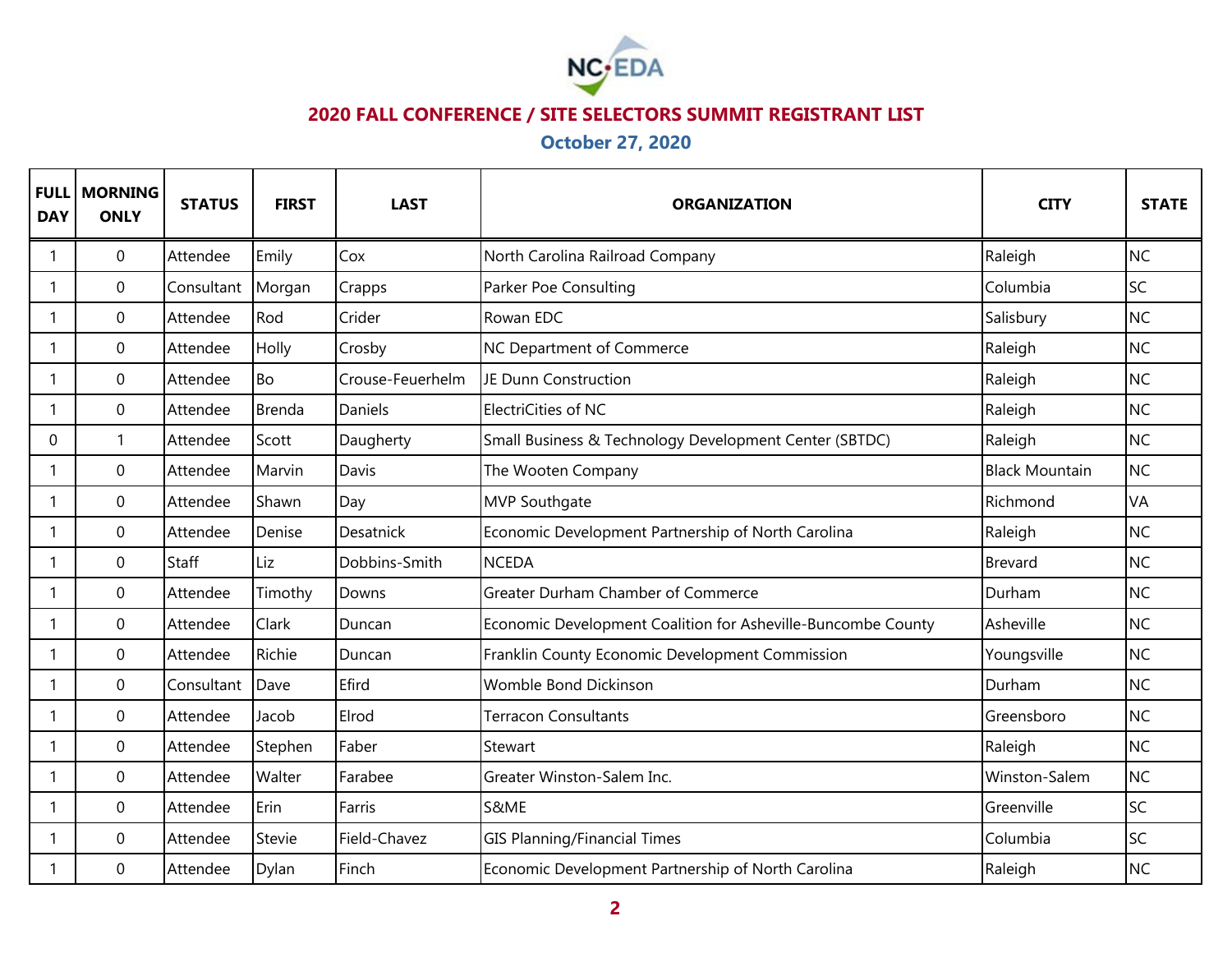

| <b>FULL</b><br><b>DAY</b> | <b>MORNING</b><br><b>ONLY</b> | <b>STATUS</b> | <b>FIRST</b> | <b>LAST</b>  | <b>ORGANIZATION</b>                               | <b>CITY</b>          | <b>STATE</b> |
|---------------------------|-------------------------------|---------------|--------------|--------------|---------------------------------------------------|----------------------|--------------|
| -1                        | $\overline{0}$                | Attendee      | Matthew      | Fogleman     | <b>ECS Southeast</b>                              | Asheville            | <b>NC</b>    |
| 0                         | 1                             | Attendee      | Kellie       | Ford         | S&ME                                              | Raleigh              | <b>NC</b>    |
|                           | $\overline{0}$                | Attendee      | Bryan        | Fox          | Greater Durham Chamber of Commerce                | Durham               | <b>NC</b>    |
|                           | $\overline{0}$                | Attendee      | Kevin        | Franklin     | Randolph County Economic Development Corporation  | Asheboro             | <b>NC</b>    |
| 0                         | 1                             | Attendee      | <b>Beth</b>  | Friedrich    | City of Raleigh Economic Development + Innovation | Raleigh              | <b>NC</b>    |
|                           | 0                             | Attendee      | John         | Geib         | Duke Energy                                       | Oak Ridge            | <b>NC</b>    |
|                           | $\overline{0}$                | Attendee      | Crystal      | Gettys       | Randolph County Economic Development Corporation  | Asheboro             | <b>NC</b>    |
|                           | 0                             | Attendee      | Tim          | Gould        | National Association of Manufacturers             | Washington           | <b>DC</b>    |
|                           | $\mathbf 0$                   | Attendee      | Ford         | Graham       | <b>K&amp;L Gates LLP</b>                          | Charlotte            | <b>NC</b>    |
|                           | $\overline{0}$                | Attendee      | Samantha     | Grass        | Cabarrus Economic Development                     | Kannapolis           | <b>NC</b>    |
|                           | 0                             | Attendee      | Andy         | Hagy         | Nash County Government                            | Nashville            | <b>NC</b>    |
|                           | $\overline{0}$                | Consultant    | Minah        | Hall         | Compass Key Site Solutions                        | <b>Buffalo Grove</b> | IL           |
|                           | 0                             | Attendee      | Josh         | Hallingse    | Transylvania Economic Alliance                    | <b>Brevard</b>       | <b>NC</b>    |
|                           | 0                             | Attendee      | Greg         | Hartley      | EMH&T Engineers, Surveyors & Landscape Architects | Charlotte            | <b>NC</b>    |
|                           | $\overline{0}$                | Attendee      | John         | Hauser       | Gaston College                                    | <b>Dallas</b>        | <b>NC</b>    |
|                           | 0                             | Attendee      | Stu          | Heishman     | Duke Energy                                       | Charlotte            | <b>NC</b>    |
|                           | $\overline{0}$                | Attendee      | Joanna       | Helms        | Apex Economic Development                         | Apex                 | <b>NC</b>    |
|                           | $\overline{0}$                | Attendee      | Kathleen     | Henry        | Wake County Economic Development                  | Raleigh              | <b>NC</b>    |
|                           | $\overline{0}$                | Consultant    | <b>Bob</b>   | <b>Hess</b>  | Newmark Knight Frank Chicago                      | Chicago              | IL           |
|                           | 0                             | Attendee      | Donny        | <b>Hicks</b> | Gaston County Economic Development Commission     | Belmont              | <b>NC</b>    |
|                           | 0                             | Attendee      | Loren        | Hill         | High Point Economic Development Corporation       | <b>High Point</b>    | <b>NC</b>    |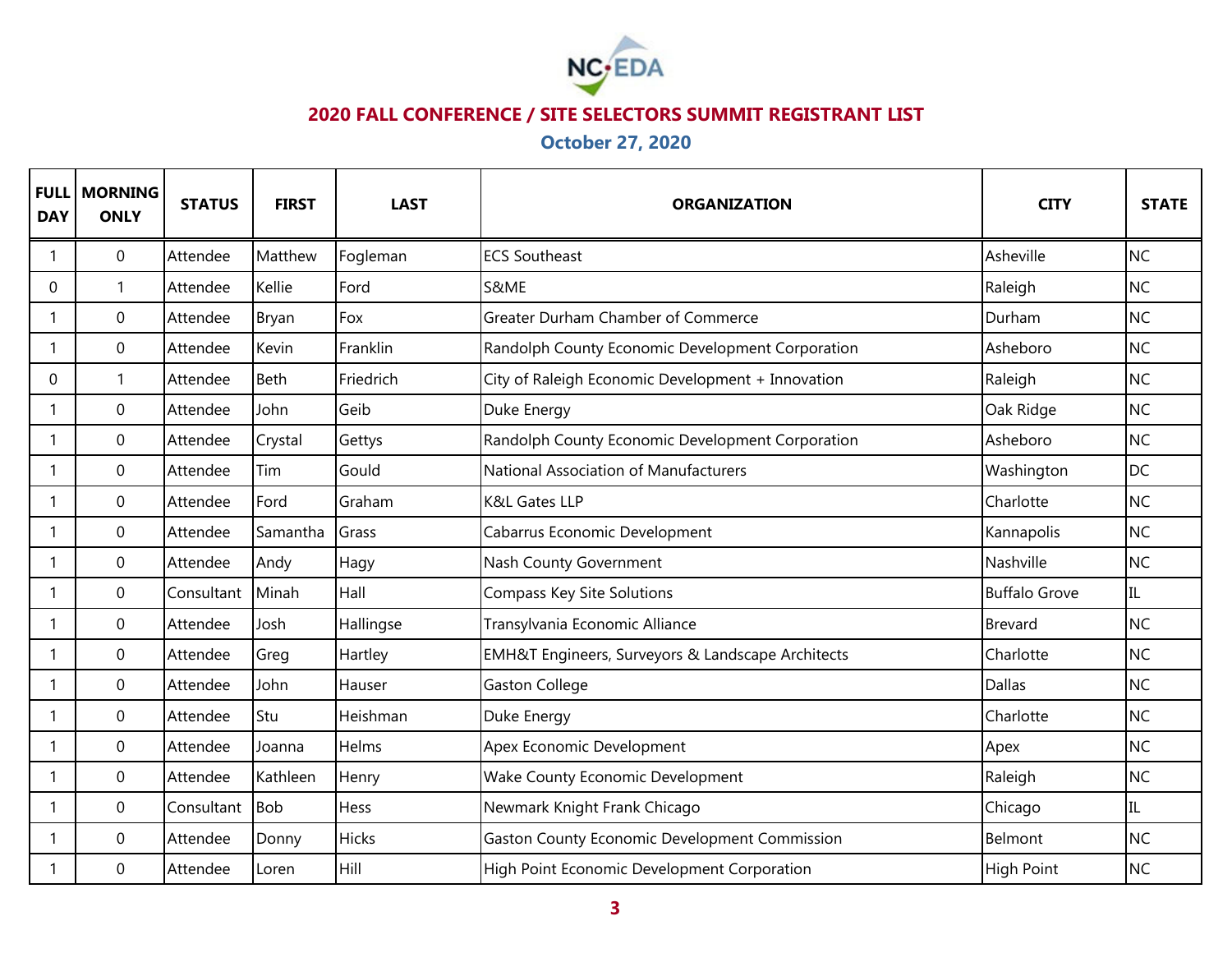

| <b>FULL</b><br><b>DAY</b> | <b>MORNING</b><br><b>ONLY</b> | <b>STATUS</b> | <b>FIRST</b>  | <b>LAST</b> | <b>ORGANIZATION</b>                                   | <b>CITY</b>          | <b>STATE</b> |
|---------------------------|-------------------------------|---------------|---------------|-------------|-------------------------------------------------------|----------------------|--------------|
| 0                         | 1                             | Attendee      | Scott         | Hinson      | McMillan Pazdan Smith Architecture                    | Charlotte            | <b>NC</b>    |
| 1                         | 0                             | Attendee      | Paul          | Hoben       | Aberdeen Carolina & Western Railway                   | Candor               | <b>NC</b>    |
| 1                         | 0                             | Attendee      | <b>Burton</b> | Hodges      | Henderson County Partnership for Economic Development | Hendersonville       | <b>NC</b>    |
| 1                         | $\overline{0}$                | Attendee      | Hope          | Hopkins     | Burke Development Inc.                                | Morganton            | <b>NC</b>    |
| 1                         | $\mathbf 0$                   | Attendee      | Korey         | Howard      | Economic Development Partnership of North Carolina    | Raleigh              | <b>NC</b>    |
| 1                         | $\overline{0}$                | Attendee      | Winston       | Howell      | Edgecombe-Martin County EMC                           | Tarboro              | <b>NC</b>    |
| 1                         | $\overline{0}$                | Attendee      | <b>Brad</b>   | Hufford     | Greenville ENC Alliance                               | Greenville           | <b>NC</b>    |
| 1                         | $\overline{0}$                | Consultant    | John          | Hunter      | Womble Bond Dickinson                                 | Charlotte            | <b>NC</b>    |
| 1                         | $\overline{0}$                | Attendee      | Robert        | Hyatt       | <b>McGill Associates</b>                              | Shallotte            | <b>NC</b>    |
| 1                         | $\mathbf 0$                   | Attendee      | Gary          | Jackson     | <b>McGill Associates</b>                              | Asheville            | <b>NC</b>    |
| 1                         | $\overline{0}$                | Attendee      | <b>Chris</b>  | Johnson     | Johnston County Economic Development                  | Smithfield           | <b>NC</b>    |
| 1                         | $\overline{0}$                | Attendee      | Martyn        | Johnson     | <b>Beaufort County Economic Development</b>           | Washington           | <b>NC</b>    |
| 1                         | $\overline{0}$                | Attendee      | Randall       | Johnson     | NC Biotechnology Center                               | Wilmington           | <b>NC</b>    |
| 1                         | $\mathbf 0$                   | Attendee      | Anna          | Johnston    | Holly Springs Economic Development                    | <b>Holly Springs</b> | <b>NC</b>    |
| 1                         | $\mathbf 0$                   | Attendee      | Nancy         | Johnston    | NC Biotechnology Center                               | Winston-Salem        | <b>NC</b>    |
| 1                         | $\overline{0}$                | Attendee      | Oppie         | Jordan      | Carolinas Gateway Partnership                         | Rocky Mount          | <b>NC</b>    |
| 1                         | $\overline{0}$                | Attendee      | Bill          | Joslin      | McMillan Pazdan Smith Architecture                    | Charlotte            | <b>NC</b>    |
| 1                         | $\overline{0}$                | Attendee      | <b>Bob</b>    | Joyce       | Sanford Area Growth Alliance                          | Sanford              | <b>NC</b>    |
| 0                         | 1                             | Attendee      | Phil          | <b>Kirk</b> | NC Independent Colleges and Universities              | Raleigh              | <b>NC</b>    |
| 1                         | $\overline{0}$                | Attendee      | Sheila        | Knight      | <b>SK Strategies</b>                                  | Raleigh              | <b>NC</b>    |
| $\Omega$                  |                               | Attendee      | Olivia        | Koone       | Economic Development Partnership of North Carolina    | Raleigh              | <b>NC</b>    |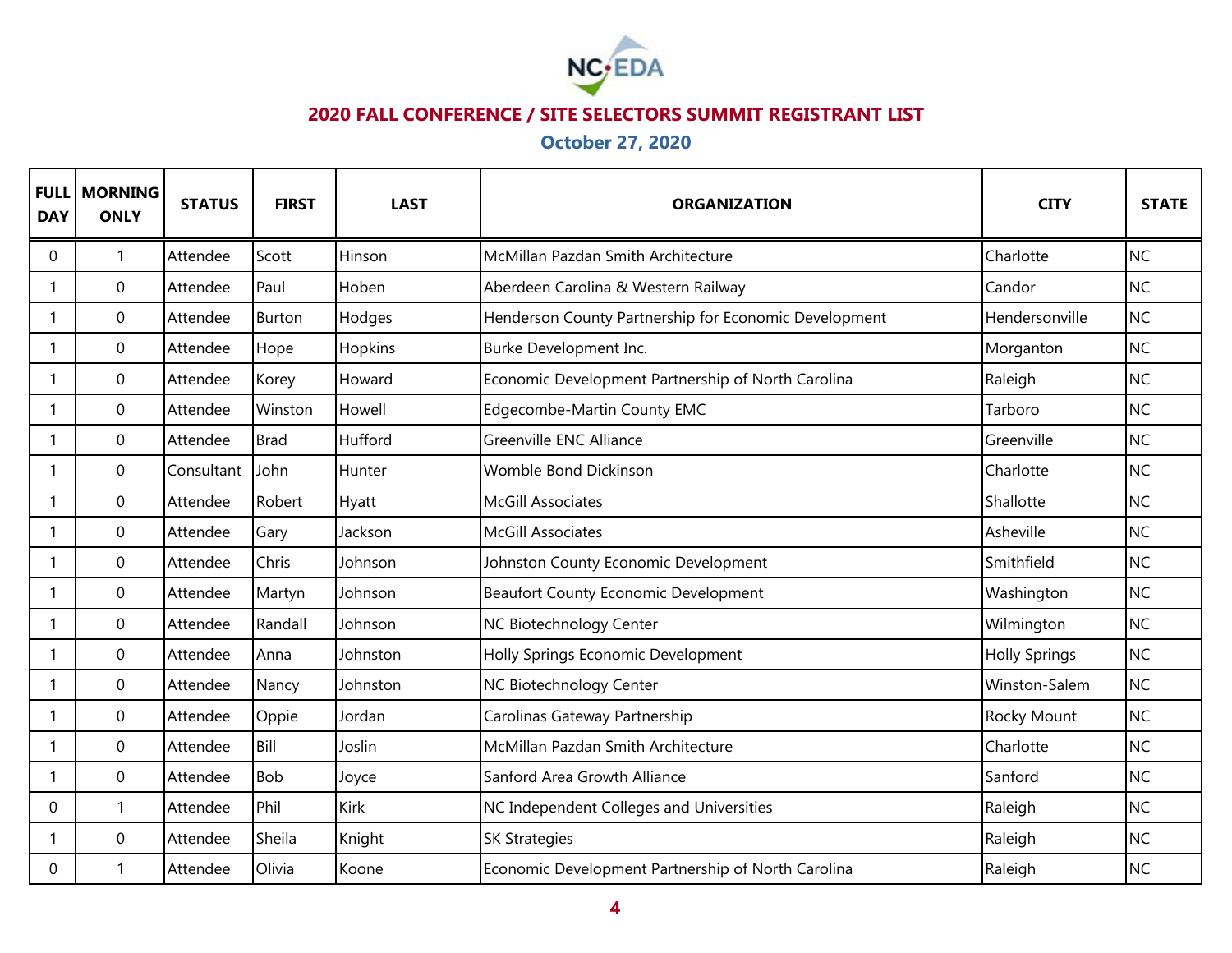

| <b>FULL</b><br><b>DAY</b> | <b>MORNING</b><br><b>ONLY</b> | <b>STATUS</b> | <b>FIRST</b> | <b>LAST</b> | <b>ORGANIZATION</b>                             | <b>CITY</b>          | <b>STATE</b> |
|---------------------------|-------------------------------|---------------|--------------|-------------|-------------------------------------------------|----------------------|--------------|
| -1                        | $\mathbf 0$                   | Attendee      | Patrick      | Korn        | Terracon Consultants                            | Charlotte            | <b>NC</b>    |
|                           | 0                             | Consultant    | Chris        | Kouri       | Nexsen Pruet                                    | Charlotte            | <b>NC</b>    |
|                           | $\overline{0}$                | Attendee      | Irena        | Krstanovic  | Holly Springs Economic Development              | <b>Holly Springs</b> | <b>NC</b>    |
|                           | $\overline{0}$                | Attendee      | Andy         | Kuhn        | Franklin County Economic Development Commission | Youngsville          | <b>NC</b>    |
|                           | $\overline{0}$                | Consultant    | Scott        | Kupperman   | <b>Kupperman Location Solutions</b>             | Lake Forest          | IL           |
|                           | 0                             | Attendee      | Kevin        | Lackey      | Brunswick Business & Industry Development       | Leland               | <b>NC</b>    |
|                           | $\overline{0}$                | Attendee      | Gary         | Lanier      | Columbus County Economic Development Commission | Whiteville           | <b>NC</b>    |
|                           | $\overline{0}$                | Attendee      | Mark         | Lawson      | Cary Chamber of Commerce                        | Cary                 | <b>NC</b>    |
|                           | $\overline{0}$                | Attendee      | Laura        | Lee         | Greater Winston-Salem Inc.                      | Winston-Salem        | <b>NC</b>    |
|                           | $\mathbf 0$                   | Attendee      | Mary         | Lilley      | Greenfield                                      | Williamston          | <b>NC</b>    |
| 0                         | 1                             | Attendee      | Maureen      | Little      | NC Community College System                     | Raleigh              | <b>NC</b>    |
|                           | $\overline{0}$                | Consultant    | Chris        | Lloyd       | McGuireWoods Consulting                         | Richmond             | <b>VA</b>    |
|                           | $\overline{0}$                | Consultant    | Sara         | Maffey      | Here Anywhere                                   | Atlanta              | GA           |
| $\Omega$                  | 1                             | Attendee      | Tanner       | Marquis     | Wake Forest Business & Industry Partnership     | <b>Wake Forest</b>   | <b>NC</b>    |
|                           | $\overline{0}$                | Staff         | Emily        | Martin      | <b>NCEDA</b>                                    | Asheville            | <b>NC</b>    |
| 1                         | 0                             | Consultant    | Seth         | Martindale  | <b>CBRE Los Angeles</b>                         | Los Angeles          | CA           |
| 0                         | 1                             | Attendee      | Greg         | McElveen    | <b>Fayetteville State University</b>            | Fayetteville         | <b>NC</b>    |
| $\mathbf 1$               | $\mathbf 0$                   | Attendee      | Jason        | McLeod      | <b>ECS Southeast</b>                            | Wilmington           | <b>NC</b>    |
|                           | $\overline{0}$                | Attendee      | Joe          | Melvin      | North Carolina's Southeast                      | Elizabethtown        | <b>NC</b>    |
|                           | $\overline{0}$                | Attendee      | John         | Merrill     | The Christman Company                           | Greensboro           | <b>NC</b>    |
|                           | 0                             | Attendee      | April        | Mills       | Fox Rothschild                                  | Raleigh              | <b>NC</b>    |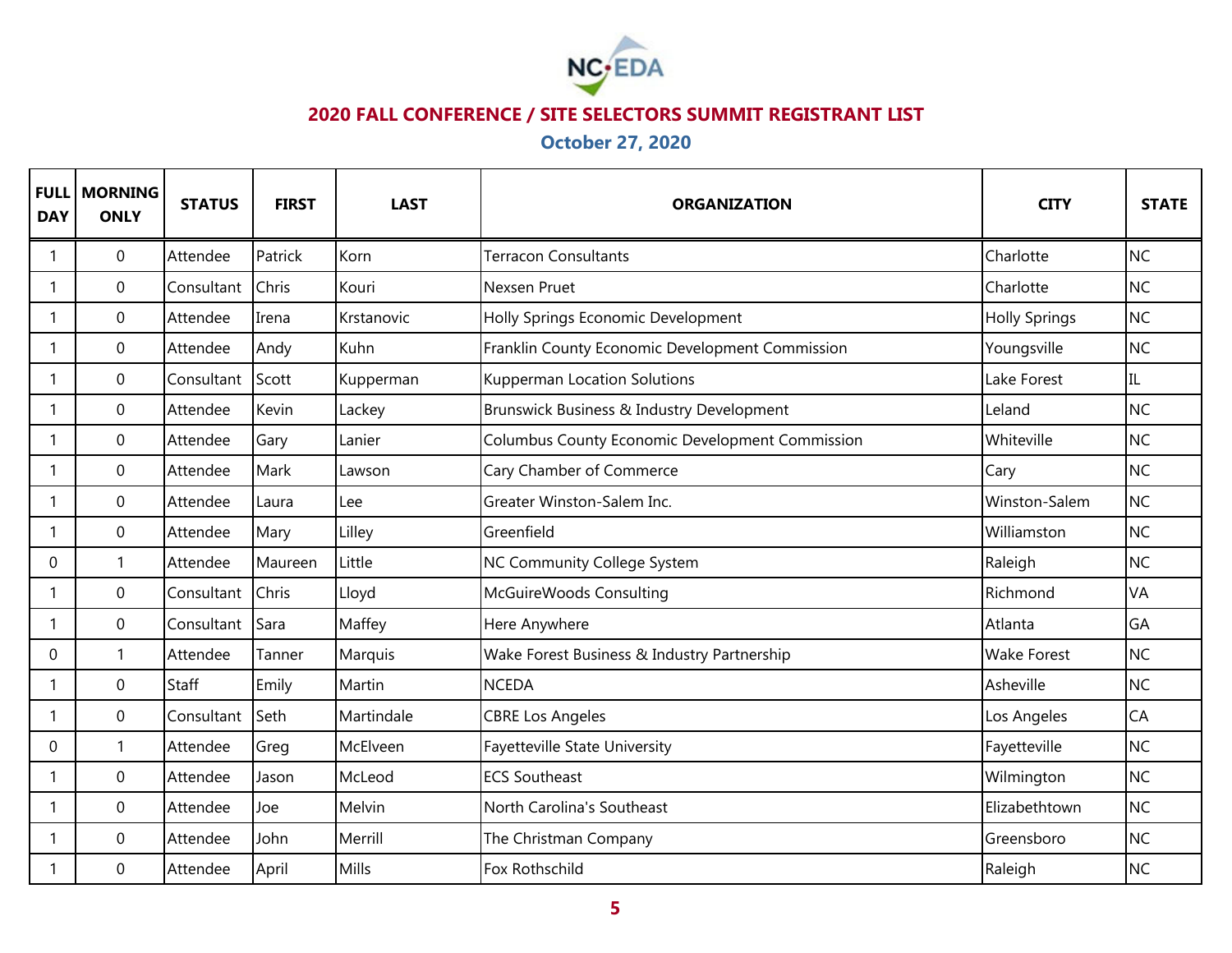

| <b>FULL</b><br><b>DAY</b> | <b>MORNING</b><br><b>ONLY</b> | <b>STATUS</b> | <b>FIRST</b> | <b>LAST</b>    | <b>ORGANIZATION</b>                                       | <b>CITY</b>      | <b>STATE</b> |
|---------------------------|-------------------------------|---------------|--------------|----------------|-----------------------------------------------------------|------------------|--------------|
| -1                        | $\overline{0}$                | Attendee      | Patricia     | Mitchell       | Appalachian State University                              | Boone            | <b>NC</b>    |
|                           | 0                             | Attendee      | Jenny        | Mizelle        | WithersRavenel                                            | Wilmington       | <b>NC</b>    |
| 0                         | 1                             | Attendee      | Alma         | Montemayor     | <b>Flad Architects</b>                                    | Raleigh          | <b>NC</b>    |
|                           | $\mathbf 0$                   | Attendee      | Anna Lea     | Moore          | North Carolina Railroad Company                           | Raleigh          | <b>NC</b>    |
|                           | $\mathbf 0$                   | Consultant    | Kim          | Moore          | Newmark Knight Frank Dallas                               | Dallas           | <b>TX</b>    |
| 0                         | 1                             | Attendee      | Crystal      | Morphis        | <b>Creative Economic Development Consulting</b>           | Elkin            | <b>NC</b>    |
| $\Omega$                  | 1                             | Attendee      | Evan         | Mozingo        | Monroe-Union County Economic Development                  | Monroe           | <b>NC</b>    |
|                           | $\overline{0}$                | Attendee      | Deborah      | Murray         | Caldwell County Economic Development Commission           | Lenoir           | <b>NC</b>    |
|                           | $\overline{0}$                | Attendee      | Ryan         | Nance          | <b>NC Electric Cooperatives</b>                           | Raleigh          | <b>NC</b>    |
|                           | $\overline{0}$                | Attendee      | John         | <b>Nelms</b>   | Duke Energy                                               | Raleigh          | <b>NC</b>    |
| 0                         | 1                             | Attendee      | Jim          | <b>Nichols</b> | O'Brien/Atkins Associates                                 | Durham           | <b>NC</b>    |
| 0                         | 1                             | Attendee      | LeeAnn       | Nixon          | Wilkes Economic Development Corporation                   | North Wilkesboro | <b>NC</b>    |
|                           | $\overline{0}$                | Attendee      | Steve        | Nye            | Gaston County Economic Development Commission             | Belmont          | <b>NC</b>    |
|                           | $\overline{0}$                | Attendee      | Eddie        | Oldham         | Central EMC                                               | Sanford          | <b>NC</b>    |
|                           | $\overline{0}$                | Attendee      | Aaron        | Ouellette      | Port of Virginia                                          | Norfolk          | VA           |
|                           | 0                             | Attendee      | Russell      | Overman        | The Wooten Company                                        | Greenville       | <b>NC</b>    |
|                           | $\overline{0}$                | Attendee      | Katy         | Parker         | Economic Development Partnership of North Carolina        | Raleigh          | <b>NC</b>    |
|                           | $\overline{0}$                | Attendee      | Rob          | Patton         | Fayetteville Cumberland County Economic Development Corp. | Fayetteville     | <b>NC</b>    |
|                           | $\mathbf 0$                   | Consultant    | Ernie        | Pearson        | Nexsen Pruet                                              | Raleigh          | <b>NC</b>    |
|                           | $\overline{0}$                | Attendee      | Mary Lesa    | Pegg           | Economic Development Partnership of North Carolina        | Raleigh          | <b>NC</b>    |
|                           | 0                             | Attendee      | Raul         | Peralta        | <b>ECS Southeast</b>                                      | Greensboro       | <b>NC</b>    |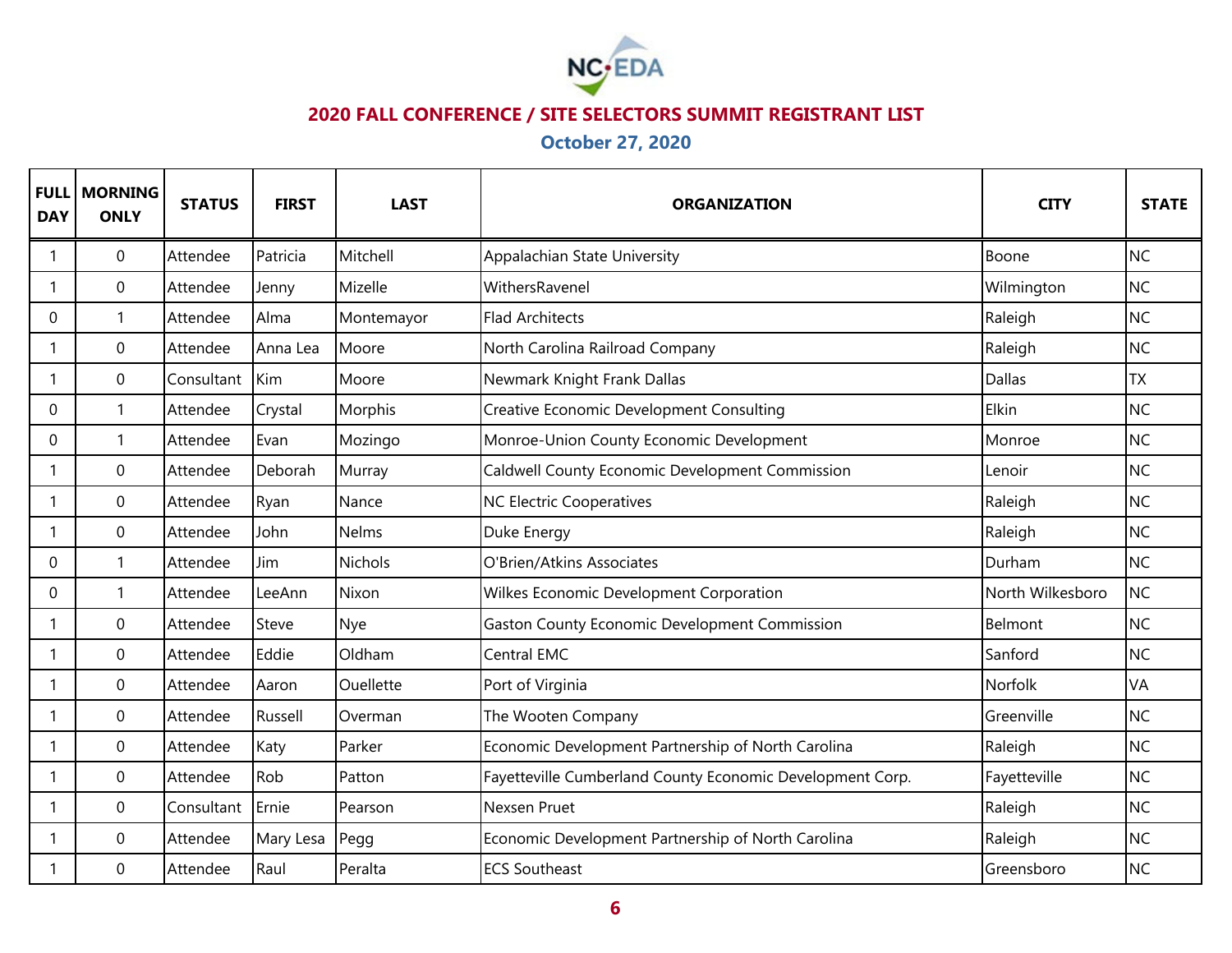

| <b>FULL</b><br><b>DAY</b> | <b>MORNING</b><br><b>ONLY</b> | <b>STATUS</b> | <b>FIRST</b> | <b>LAST</b>    | <b>ORGANIZATION</b>                                          | <b>CITY</b>    | <b>STATE</b> |
|---------------------------|-------------------------------|---------------|--------------|----------------|--------------------------------------------------------------|----------------|--------------|
| -1                        | $\overline{0}$                | Consultant    | Ann          | Petersen       | Atlas Insight                                                | Nashville      | <b>TN</b>    |
|                           | 0                             | Attendee      | Patrick      | Pierce         | Town of Clayton                                              | Clayton        | <b>NC</b>    |
|                           | $\overline{0}$                | Attendee      | Chris        | Platé          | Monroe-Union County Economic Development                     | Monroe         | <b>NC</b>    |
|                           | $\overline{0}$                | Attendee      | Keith        | Poettker       | Poettker Southeast                                           | Charlotte      | <b>NC</b>    |
|                           | $\mathbf 0$                   | Attendee      | Mark         | Pope           | North Carolina Global TransPark                              | Kinston        | <b>NC</b>    |
|                           | $\overline{0}$                | Attendee      | Jimmy        | Randolph       | Sanford Area Growth Alliance                                 | Sanford        | <b>NC</b>    |
|                           | $\overline{0}$                | Attendee      | Carl         | Rees           | <b>ElectriCities of NC</b>                                   | Raleigh        | <b>NC</b>    |
|                           | $\overline{0}$                | Attendee      | Kristin      | Reese          | Cleveland County Economic Development Partnership            | Shelby         | <b>NC</b>    |
|                           | $\overline{0}$                | Attendee      | Ryan         | Regan          | Economic Development Coalition for Asheville-Buncombe County | Asheville      | <b>NC</b>    |
|                           | $\overline{0}$                | Attendee      | Bill         | <b>Roberts</b> | Duke Energy                                                  | Hickory        | <b>NC</b>    |
| 0                         | 1                             | Attendee      | Chris        | Robinson       | <b>Wilkes Community College</b>                              | West Jefferson | <b>NC</b>    |
|                           | $\overline{0}$                | Attendee      | Julie        | Roper          | Dominion Energy North Carolina                               | Gastonia       | <b>NC</b>    |
| -1                        | $\mathbf 0$                   | Attendee      | Austin       | Rouse          | Economic Development Partnership of North Carolina           | Raleigh        | <b>NC</b>    |
|                           | $\overline{0}$                | Attendee      | Arthur       | Salido         | WithersRavenel                                               | Asheville      | <b>NC</b>    |
| -1                        | $\overline{0}$                | Consultant    | Matt         | Samler         | JLL Dallas                                                   | <b>Dallas</b>  | <b>TX</b>    |
|                           | $\overline{0}$                | Attendee      | Wayne        | Shelley        | Thomas & Hutton                                              | Myrtle Beach   | <b>SC</b>    |
|                           | $\mathbf 0$                   | Attendee      | Luanne       | Sherron        | <b>Union Power</b>                                           | Monroe         | <b>NC</b>    |
| $\mathbf 1$               | $\mathbf 0$                   | Attendee      | Jen          | <b>Sisak</b>   | <b>Gilbane Building Company</b>                              | Raleigh        | <b>NC</b>    |
|                           | $\mathbf 0$                   | Attendee      | Courtney     | Skunda Hall    | <b>BE&amp;K Building Group</b>                               | Durham         | <b>NC</b>    |
|                           | $\overline{0}$                | Attendee      | George       | Smith          | Nexsen Pruet                                                 | Raleigh        | <b>NC</b>    |
|                           | 0                             | Attendee      | Mark         | Smith          | <b>ECS Southeast</b>                                         | Raleigh        | <b>NC</b>    |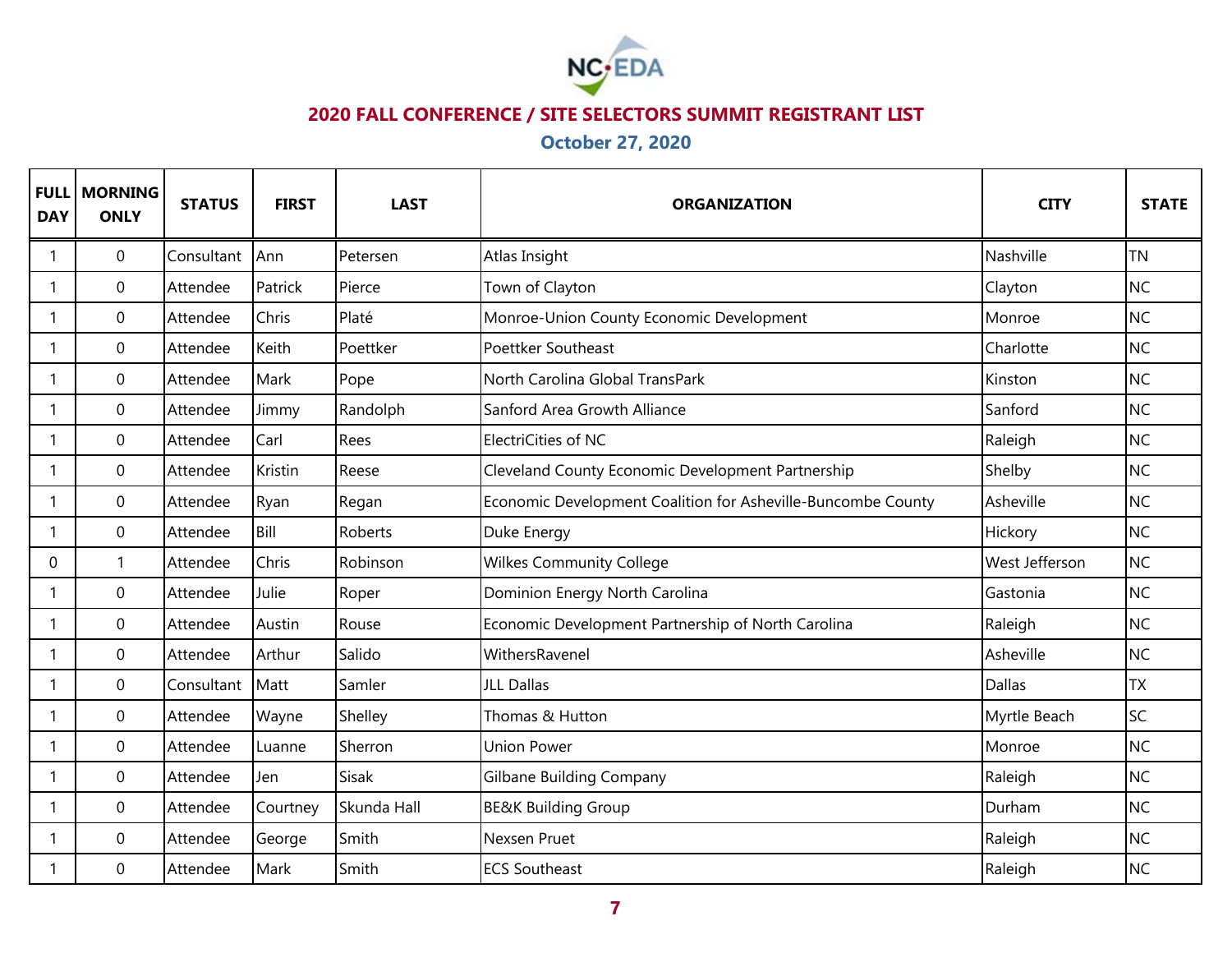

| <b>FULL</b><br><b>DAY</b> | <b>MORNING</b><br><b>ONLY</b> | <b>STATUS</b> | <b>FIRST</b> | <b>LAST</b>      | <b>ORGANIZATION</b>                                | <b>CITY</b>        | <b>STATE</b>  |
|---------------------------|-------------------------------|---------------|--------------|------------------|----------------------------------------------------|--------------------|---------------|
| -1                        | $\overline{0}$                | Attendee      | Melissa      | Smith            | Economic Development Partnership of North Carolina | Raleigh            | <b>NC</b>     |
|                           | 0                             | Attendee      | Michael      | Smith            | Sanford Area Growth Alliance                       | Sanford            | <b>NC</b>     |
|                           | 0                             | Attendee      | Mike         | Solomon          | <b>Timmons Group</b>                               | Greensboro         | <b>NC</b>     |
|                           | $\overline{0}$                | Attendee      | Chris        | <b>Spears</b>    | South River EMC                                    | Dunn               | <b>NC</b>     |
|                           | $\overline{0}$                | Consultant    | Meegan       | Spicer           | Duff & Phelps Cleveland                            | Westlake           | <b>OH</b>     |
|                           | $\overline{0}$                | Attendee      | Robin        | Spinks           | Greenfield                                         | Wrightsville Beach | <b>NC</b>     |
|                           | $\overline{0}$                | Attendee      | Joe          | <b>Stallings</b> | Town of Garner                                     | Garner             | <b>NC</b>     |
|                           | 0                             | Attendee      | Joe          | Starr            | <b>Terracon Consultants</b>                        | Raleigh            | <b>NC</b>     |
|                           | $\overline{0}$                | Attendee      | Brenda       | Steen            | <b>NC Electric Cooperatives</b>                    | Raleigh            | <b>NC</b>     |
| $\Omega$                  | 1                             | Attendee      | Paul         | <b>Stratos</b>   | <b>Ecclesia Construction</b>                       | <b>Rock Hill</b>   | <b>SC</b>     |
|                           | 0                             | Consultant    | Gray         | Swoope           | VisionFirst Advisors                               | Tallahassee        | <b>FL</b>     |
|                           | $\mathbf 0$                   | Consultant    | Matt         | Szuhaj           | Deloitte Consutling San Francisco                  | San Francisco      | CA            |
|                           | $\mathbf 0$                   | Attendee      | Ben          | Teague           | <b>Biltmore Farms</b>                              | Asheville          | <b>NC</b>     |
|                           | $\overline{0}$                | Attendee      | Ian          | Todd             | Government of Ontario                              | Washington         | <b>DC</b>     |
| -1                        | $\overline{0}$                | Attendee      | Kyle         | Touchstone       | The Wooten Company                                 | Raleigh            | <b>NC</b>     |
|                           | 0                             | Attendee      | Todd         | Tucker           | Surry County Economic Development Partnership      | <b>Mount Airy</b>  | <b>NC</b>     |
|                           | $\mathbf 0$                   | Attendee      | Elizabeth    | Underwood        | <b>Beaufort County Economic Development</b>        | Washington         | <b>NC</b>     |
|                           | $\overline{0}$                | Attendee      | Jason        | Vaughn           | Agracel Inc.                                       | Greenville         | <b>SC</b>     |
|                           | $\overline{0}$                | Attendee      | Dan          | Warrick          | SynTerra Corporation                               | Charlotte          | <b>NC</b>     |
| -1                        | $\overline{0}$                | Consultant    | Gregg        | Wassmansdorf     | Newmark Knight Frank Canada                        | Toronto, ON        | <b>CANADA</b> |
|                           | 0                             | Attendee      | Sherry       | Wilborn          | Person County Economic Development                 | Roxboro            | <b>NC</b>     |